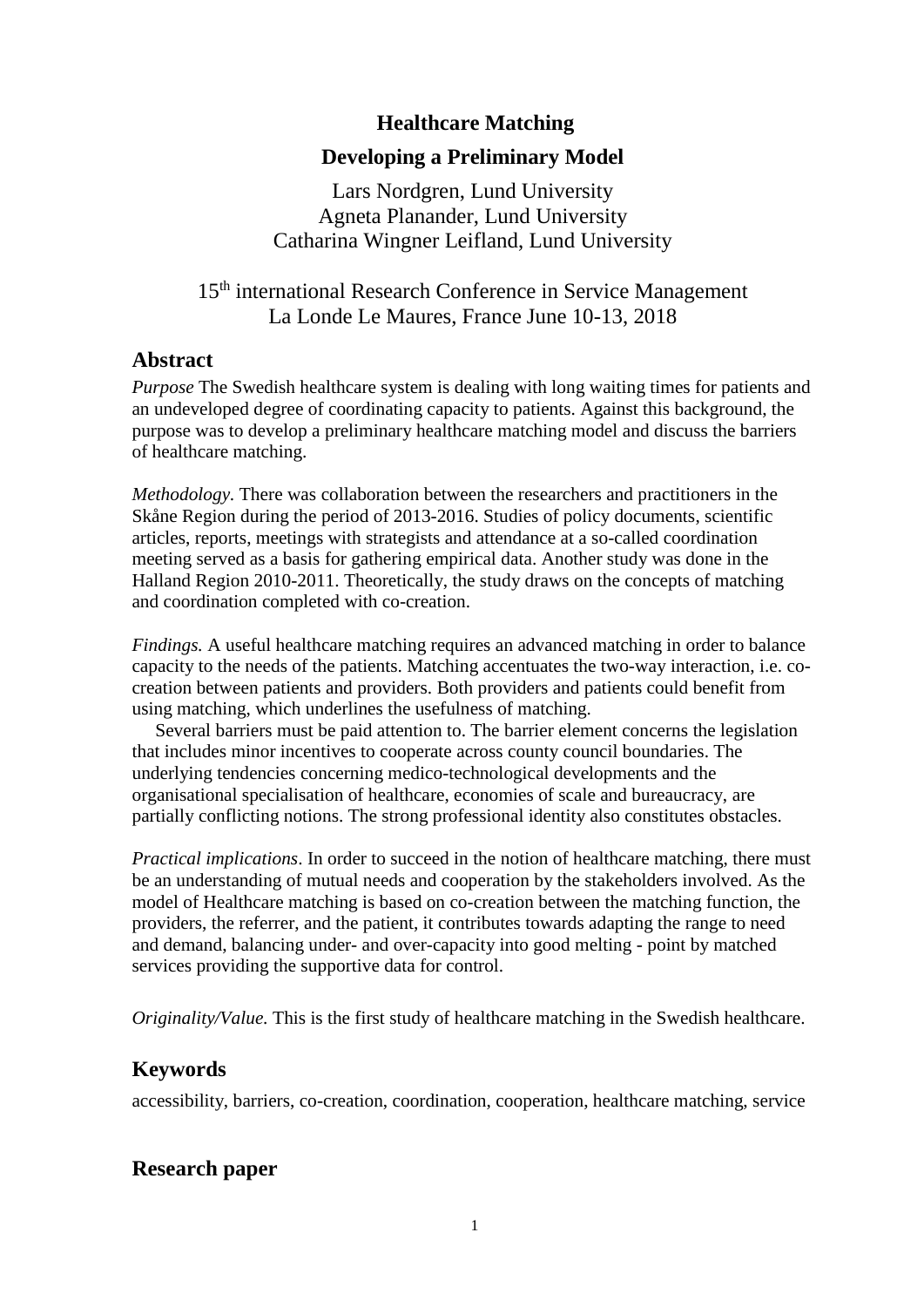#### **Introduction**

#### *Challenges in the Swedish healthcare - problems with accessibility*

There is increasing pressures on health systems across the world to have connecting links that will create appropriately targeted and accessible services for patients (Saltman, 2014, Nordgren, 2017). In Scandinavian healthcare different models have been launched in order to improve coordination of healthcare services (Ahgren, 2014, Nordgren, 2011). Healthcare services are crucial to coordinate in order to increase accessibility for careseekers (Nordgren and Ahgren, 2010). The need of coordination of healthcare services in Sweden for patients is underlined by Iversen (2014) and by the Swedish study of effective care (SOU 2016:2). If capacity is not coordinated optimally, the patient can end up on the "wrong care level" or in a queue, entailing medical risks to the patient (Nordgren, 20[1](#page-17-0)1).<sup>1</sup>

 However, the current organisation of healthcare in Sweden, which is based on 20 autonomous county councils/regions  $2i$  $2i$  is unable to create healthcare of equally good accessibility throughout the country (Winblad and Hanning, 2013). One reason for this deficiency may be the fact that the Swedish organization of producing care within a limited economic and geographical framework, does not always match the demand for care. The coordination of capacity between different healthcare units within and between county councils is perceived being insufficiently evolved (Nordgren, 2011; Iversen, 2014). The consequence of this is that there may be resources available at one hospital while there is a shortage at another one (Nordgren, 2003, 2011). This problem seems to be relevant also for other countries than Sweden (Wingner Leifland and Nordgren, 2017).

Another problem, a barrier, is the fact that healthcare units, under the Swedish Healthcare Act, have been responsible for meeting the population's healthcare needs with healthcare services within their county council catchment area. This means that the county councils' interest in providing freedom of choice across county council´s boundaries have been limited (Winblad, 2007).

A further problem is that the vertical division of medical work leads to diminishing possibilities of coordinating care flows (Vinge, 2005). There are also the difficulties of transmitting the referrals and medical record information accompanying the patient (Nordgren, 2011).

 Healthcare services cannot be stored (Berry and Bendapudi, 2007) and a characteristic of the cost structure is high fixed costs. Thus, it is of interest to utilize capacity well (Lovelock and Wirtz, 2007).

 Moreover, a system, which produces healthcare within a fixed frame of money as in Sweden, will not produce care in proportion to demand (Berry and Bendapudi, 2007).

 In order to solve the problem with long waiting times a healthcare guarantee was introduced in 2005 (Winblad and Hanning, 2013). It is summarized as 0 - 7 - 90 – 90. The numbers symbolise the number of days a patient needs to wait before gaining access to primary care, doctor's appointments, specialists, and treatment (Nordgren, 2012). This guarantee works if it is accompanied by sanctions on healthcare providers to ensure the guarantee is met or allows greater choice of providers (Winblad and Hanning, 2013). The care guarantee service is organized in different ways by the county councils/regions, from centrally managed service units to solutions where the local unit is responsible for informing the patients about the service. Different problems have been dealt with in order to coordinate services in an effective way. Most important have been the managing of medical indications, routines for managing referrals and waiting lists, and the databases for these lists. Another prerequisite for performing well has been the introduction into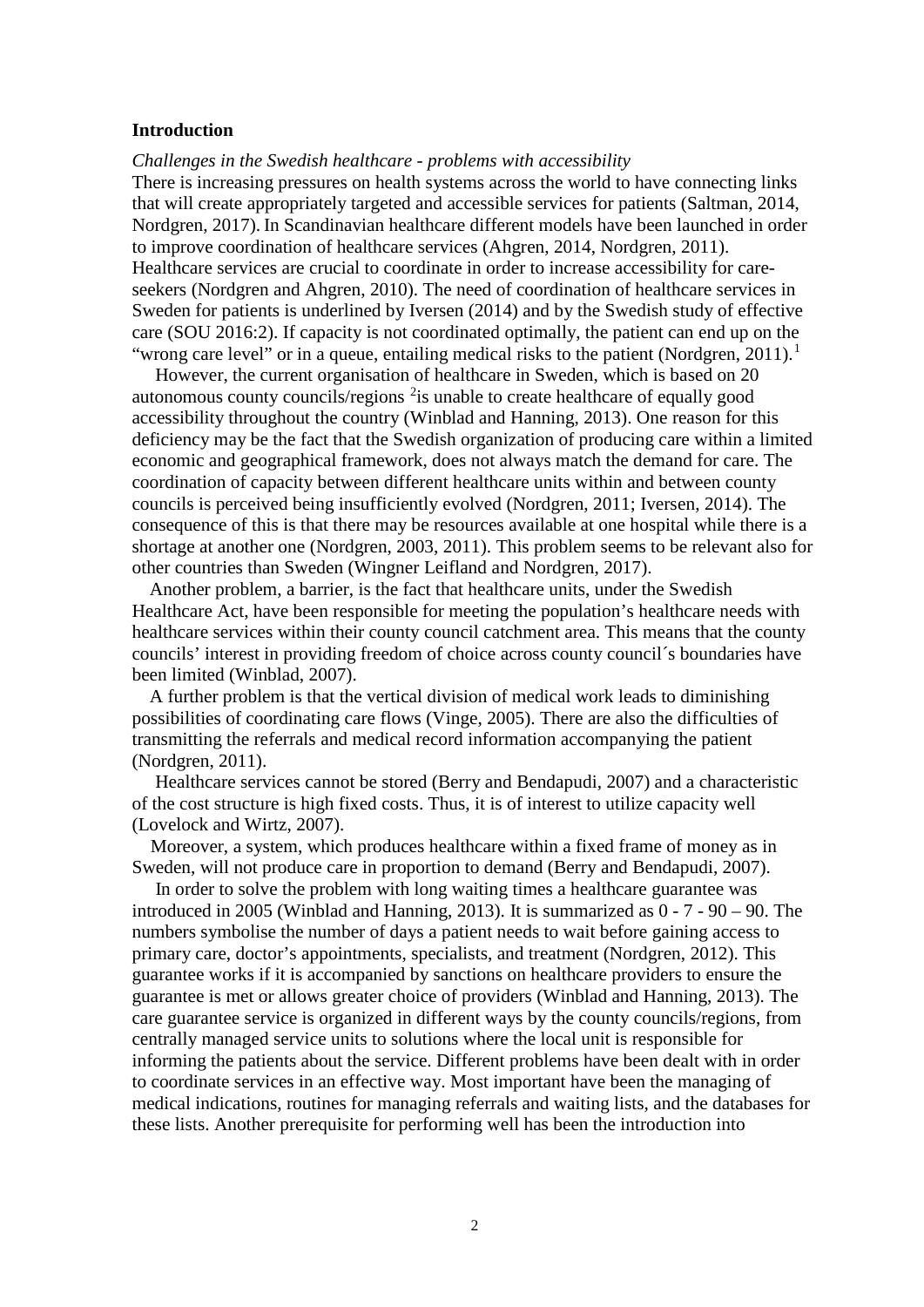hospitals of a more process-inspired way of working. For the patient, it has been valuable to communicate what the care guarantee entails (Nordgren 2012, p. 348).

 A new patient act, entailing freedom of choice for primary care throughout the country, was introduced in 2015. It implies that there should exist available information regarding the supply side of providers. Rules governing freedom of choice and the healthcare guarantee seem to have overestimated patients' willingness to opt for choice (Nordgren, 2010). The knowledge about the patient law as well as the obligations from the healthcare toward the patients is however low among people. Furthermore, the patient law has not significantly changed the way in which the healthcare system works (Myndigheten för vård- och omsorgsanalys, 2016).

 In summary this introduction shows that healthcare in Sweden is dealing with problems regarding accessibility for patients and that there is a lack of coordinating care.

#### **Theoretical framework - introducing the concept of matching in healthcare services**

As pointed out above, the different initiatives of coordination in the Swedish healthcare sector have not been successful in creating equal accessibility to care-seekers. None of the initiatives has specifically looked into the capacity and needs in order to establish equilibrium between these aspects. This paper argues for the introduction of 'matching', as an approach to obtain this equilibrium and thereby also improve healthcare accessibility for the patient, given the difficulty to guarantee care access in the promised timing (cf Nordgren, 2012).

 The general term of matching has its origins in economics (Roth, 2015). According to the Royal Swedish Academy of Sciences, which selected the winners of The Sveriges Riksbank Prize in Economic Sciences in Memory of Alfred Nobel 2012 "The combination of Shapley's basic theory and Roth's empirical investigations, experiments and practical design has generated a flourishing field of research and improved the performance of many markets." Their research focuses on markets, which do not use prices to match supply and demand. In a general meaning matching occurs when one is able to cope with another. In economic discourse, matching is used in conjunction with the labour market (Diamond, 1982). According to Roth (2015, p. 4) "matching is economist-speak for how we get the many things we choose in life that also must choose us". It is used in the matching of donors of kidneys and patients (Roth, 2015). Other examples of the use of matching are public school choice and medical match for new doctors (ibid.). Based on Roth´s research, Steiner (2010) discusses matching of donors to recipients in order to balance surpluses and deficits of organs. Steiner (p. 254) claims that: "Markets match supply and demand not simply by the price mechanism alone, but thanks to other forms of commerce, such as personal relationship and a wide variety of market devices."

 The intention with the specific concept of *healthcare matching,* which was introduced by Nordgren (2009, 2011), is to find the right match between the individual and the healthcare providers, concerning for example time and competence and to avoid mismatches. In Nordgren, 2011, healthcare matching is defined as "a tool for planning, controlling, and booking care efforts on the basis of matching the available capacity during a given production stage". The care units having capacity in within a certain area is able to offer this to another unit and vice versa. Hence, healthcare matching is a more specified form of coordination, a term frequently used in healthcare, taking into account the recources in healthcare and the needs of the patients (ibid). The term coordinate, entails coordinating various operations and activities between units in the benefit of patients (Gulati, 2007). Cooperation encompasses the more general aspects of "working together" (Gulati et al., 2012).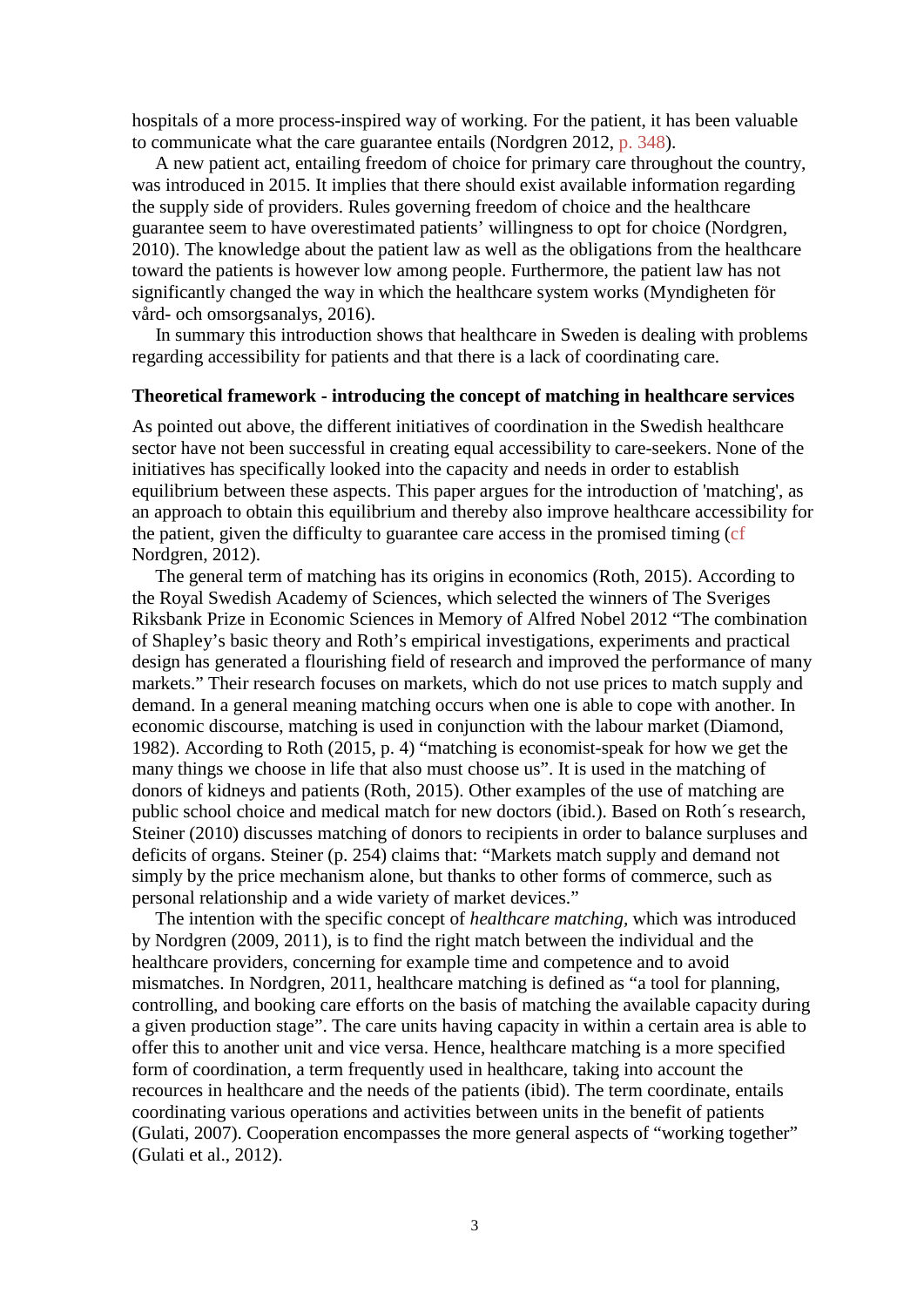Following the discourse of service management, the term for "working together" is named as co-creation or co-production (Normann 2001, Vargo and Lusch 2004). Therefore it is relevant to include these concepts in the theoretical framework. Healthcare is seen as service; "the application of specialised competencies (knowledge and skills) through deeds, processes, and performances for the benefit of another entity or the entity itself" (Vargo and Lusch 2004, p. 2). As a customer, the patient is seen as a co-creator of value (Normann 2001, Vargo and Lusch 2004). The role as a co-creator is particularly apparent for services such as healthcare (Normann 2001, Berry and Bendapudi, 2007)). Following Normann and Ramirez (1994, p. 62-63) a reasonable approach would be to explore the customers' individual value creation process because value-creation logic varies from one customer to another. The supplier role is then to fit in with the customers' processes, i.e. to organise the value production in close interaction with the customer (the patient) (ibid.).

 The degree of co-creation can be expressed as integration in different stages. Ahgren and Axelsson (2005) include five different stages of integration of healthcare services in a continuum. Starting with a zero point, called full segregation followed by a stage called linkage which includes interaction between existing organizational units, deciding what shall be done, by whom and when. The third stage, called coordination, includes interaction in networks, but still through existing units in order to share clinical information and coordinate different health services. The fourth stage is cooperation including network managers to improve contacts between managers. The last stage is full integration, where pooling of resources creates new organizations, which will meet the needs from patients.

 Linking the healthcare matching concept, with the necessity of integration in healthcare, we argue that healthcare matching will as well be included in the continuum of increased integration and may take place at the different stages of integration. We indicate that a successful matching requires a certain level of integration. Hence, matching could be included in the last stage of continuum, where pooling of resources implies an advanced matching in order to balance capacity to the needs of the patients.

 Concerning matching of healthcare services a few articles appears in the literature. One example is how professional service firms in the form of obstetrics practices, coordinate physicians specialized in certain medical problems and match these specialists with patients. Matching and increased specialization among physicians thereby represent two sides of the same coin: patients are matched when they are treated by specifically trained physicians and physicians are specialized by gaining experience from treating patients with a specific diagnose (Epstein et al., 2010). Another example is the use of advanced access scheduling, which requires matching of daily healthcare provider capacity with patient demand (Qu et al., 2007). Fieldston et al. (2014) as well discuss a form of scheduling describing a tool for defining and measuring workload and workforce in a hospital setting in order to match the two. Hall (2011) discusses matching of healthcare resources (providers, rooms, equipment, supplies, organs, devices and instruments) to patient needs in time and place as a matter of planning capacity. Duggal et al. (2015) propose a technical solution to the need of improving matching of patient records from disparate systems and providers in order to catch the right patient information in the right time, being matched to the right person. In the Swedish healthcare organization an evaluation of a system regarding the dimensioning and matching of hospital beds in a municipal is developed. The conclusion is that there is a lack of such a system (Landstingsrevisionen, 2013). Other examples are the HealthCare Guide, which provides care search advice by telephone, and the private health insurance, which delivers service to customers (Nordgren, 2011).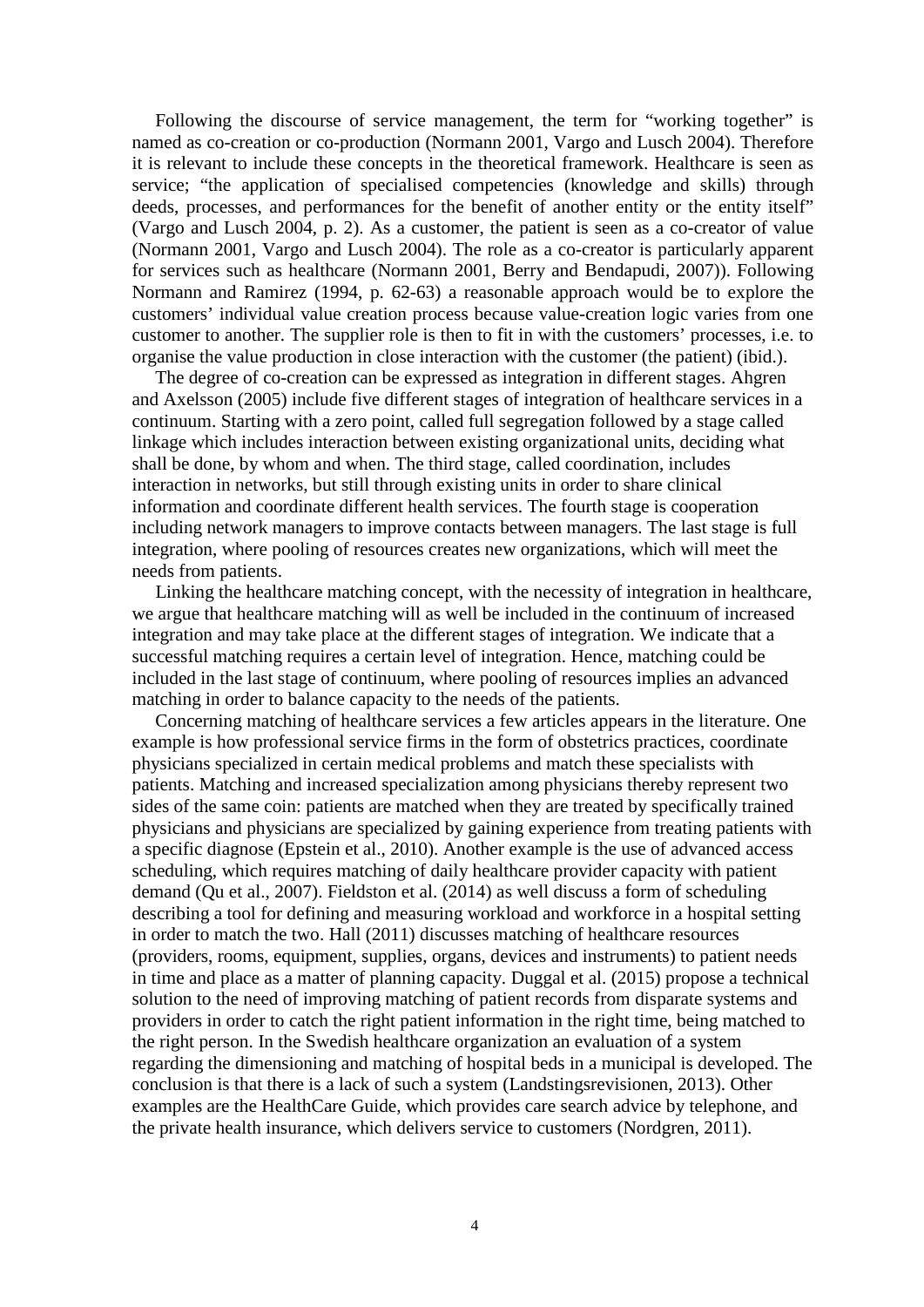The articles regarding matching in healthcare mentioned above, describe attempts to plan special course of events such as patient information reaching the right person, advanced personnel scheduling, patients being match to the right specialist etc. Based on these findings we argue that there is a knowledge gap regarding an overall healthcare matching model of capacity and needs in healthcare. This gap we aim to reduce.

 In this article healthcare matching is defined as the pooling of resources in order to balance capacity to the needs of the patients, i.e. a form of specified coordination based on interaction and co-creation (Nordgren 2011). To visualize this, the theoretical discussion above has moved from coordination not being sufficient to increase accessibility, via cocreation as a service management concept for "working together" and integration as a continuum of different stages including "working together" on diffrent levels in the health organization to finally, introducing the concept healthcare matching being included in the integration continuum.

#### **Purpose**

As described in the introduction the current organisation of healthcare in Sweden is unable to create healthcare of equally good accessibility throughout the country. One reason for that is that Swedish healthcare is dealing with an undeveloped degree of coordinating capacity to patients. Against this background as well as the knowledge gap regarding the use of matching total capacity and needs in healthcare, this paper has a twofold aim: 1. to develop a preliminary conceptual model of healthcare matching based on empirical findings and earlier research, and 2. to discuss in general the main barriers of healthcare matching.

#### **Methodological aspects and disposition of the text**

The research method was inspired by the methodology of engaged scholarship '…a participative form of research...in studying complex problems.' (Van de Ven, 2007). This form of research emerged in the cooperation between the authors of this paper and practitioners (strategists and physicians) in Region Skåne and Region Halland, the regions that were included in the study. Thereby a transfer of knowledge and experience were contributing in the research process. Region Halland was chosen because it was ranked number one in Sweden as regards reducing waiting list in 2009 and 2010 and is still top ranked in Sweden. Region Skåne was of interest due to the long queues to healthcare and the need of coordination.

 Theoretically, the study draws on the concepts of matching and coordination in healthcare completed with the concept of co-creation (see above).

 Literature scanning was done for peer-reviewed articles, on the use of the concepts of matching and coordination in the context of healthcare. The selection criteria were to prioritize articles based on qualitative studies during the period 2003-2016 and being clearly included within the discourse of matching and coordination.

 In order to discuss how to develop a preliminary healthcare matching model, studies of policy documents, scientific articles, reports (Region Skåne, 2013; 2015), seven meetings, initiated by the researchers, and attendance at a so-called coordination meeting served as the basis for gathering empirical evidence.

 The altogether eight meetings took place at Region Skåne Malmö Office in the period 2014-12-10 to 2016-06-14. At the first seven meetings, present people were a health care strategist, and an accessibility and coordination coordinator, both at Region Skåne and two of the authors. At the coordination meeting seven accessibility coordinators from different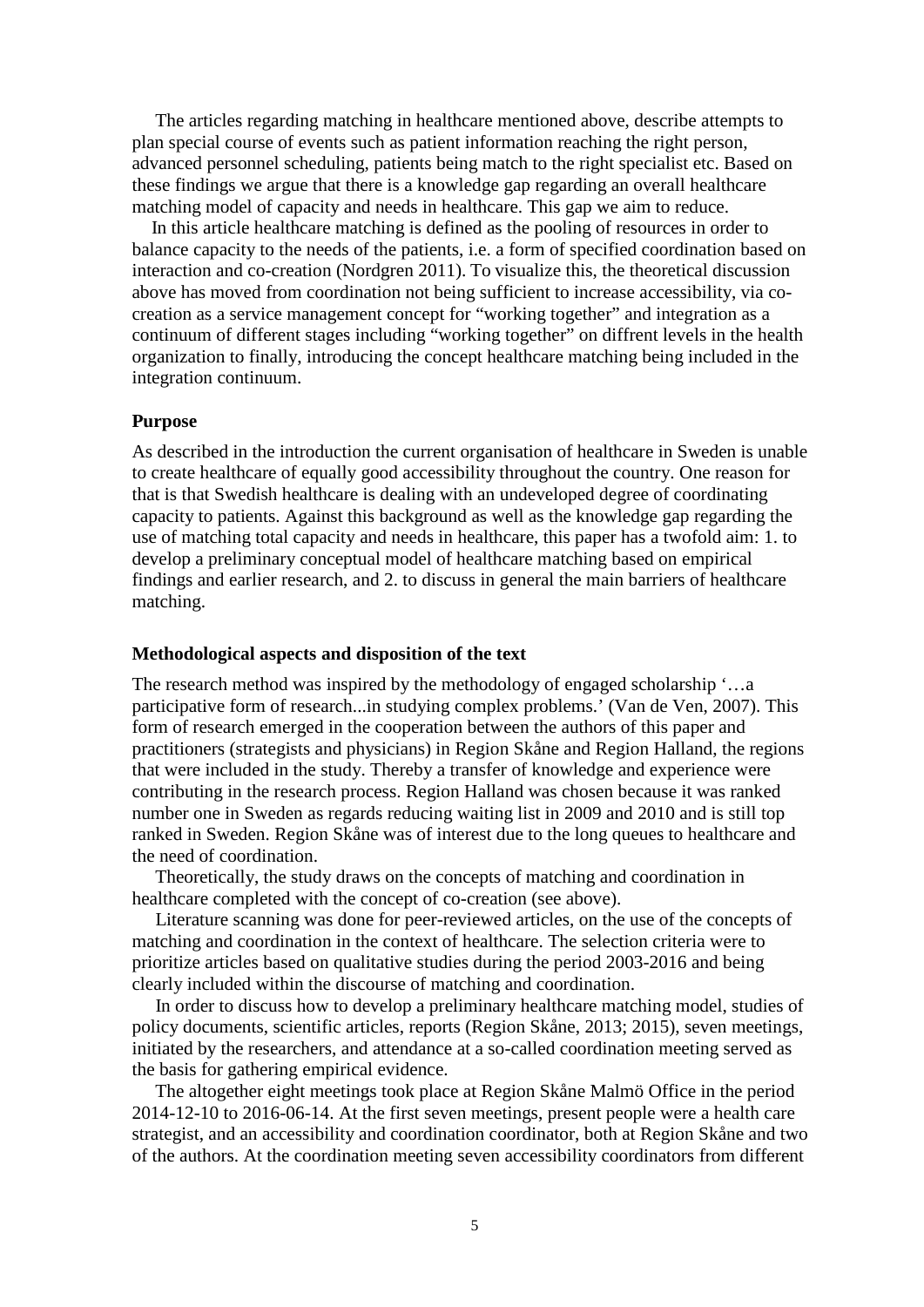hospitals in Region Skåne were present. The seven meetings lasted between three and four hours. The coordination meeting lasted 6 hours.

All meetings were recorded, transcribed and systematized according to topics such as coordination, matching, availability, care capacity and care needs. These topics crystallized out and were chosen as essential after the first meeting. In this way, material from a previous meeting could be used in the next meeting. This was to facilitate both future meetings and the writing of the report. After each meeting a summary was written and analyzed in order to provide a basis for the next meeting. The researchers actively participated in the discussions, added knowledge and created theoretical frameworks for the discussions.

The research concerning management of care coordination and service in the Region of Halland is described in Nordgren (2012). We are using this research as empirical material due to that it is still applicable and valid concerning accessibility to healthcare. The research was conducted by analysing political and management statements as well as organization routines used in the Region in an information leaflet dealing with the care guarantee (Halland County Council 2009). The routines is managed by a *Care guarantee service unit* with regard to how to be informed about waiting lists and the vouchers and care guarantee certificate, which are required in order to obtain care outside the County. To supplement analysis of the leaflet, two interviews were conducted with the head coordinator of the service unit (2010 and 2011). One of the researchers is still following, as a politician, how the Region of Halland manage the coordinating of patients and resources in the Region.

 In the development of the healthcare matching model there has also been continuous discussions between one of the researchers and a physician (earlier head of a clinic at the University hospital in Skåne) regarding the development of a matching model (see the section 'Developing the preliminary conceptual healthcare matching model'). This discussion was inspired by the research concerning matching in Nordgren (2009, 2011).

 One of the authors will use the knowledge he gained as a hospital director, a manager, at three hospitals in three different regions in Sweden between 1983 and 1999. During this period, he systematically made notes regarding events and important communications from the field (cf. Czarniawska, 2007). This researcher´s experiences from operative cooperation and coordination with other hospitals and other care entities in order to reduce waiting lists for patients as well as how to use capacity effectively (Nordgren, 2003, ), is knowledge that has inspired the discussion and the development of the model. Moreover, several barriers to cooperation were observed and worked with in practice. These barriers are discussed in the section "Barriers to healthcare matching".

 The article starts with describing challenges in the Swedish health care system. The text continues with the purpose followed by methodological aspects. To illustrate the problems and possibilities with accessibility there is an analysis of how Region Skåne and Region Halland work towards coordinating capacity for patients since 2005. Then follows a discussion regarding prerequisites for and the way concerning the development of a preliminary conceptual model of healthcare matching. Then there is a theoretical review of the field of cooperation across boundaries with the emphasis on discussing barriers to cooperation. Finally, the conclusion of the study is drawn.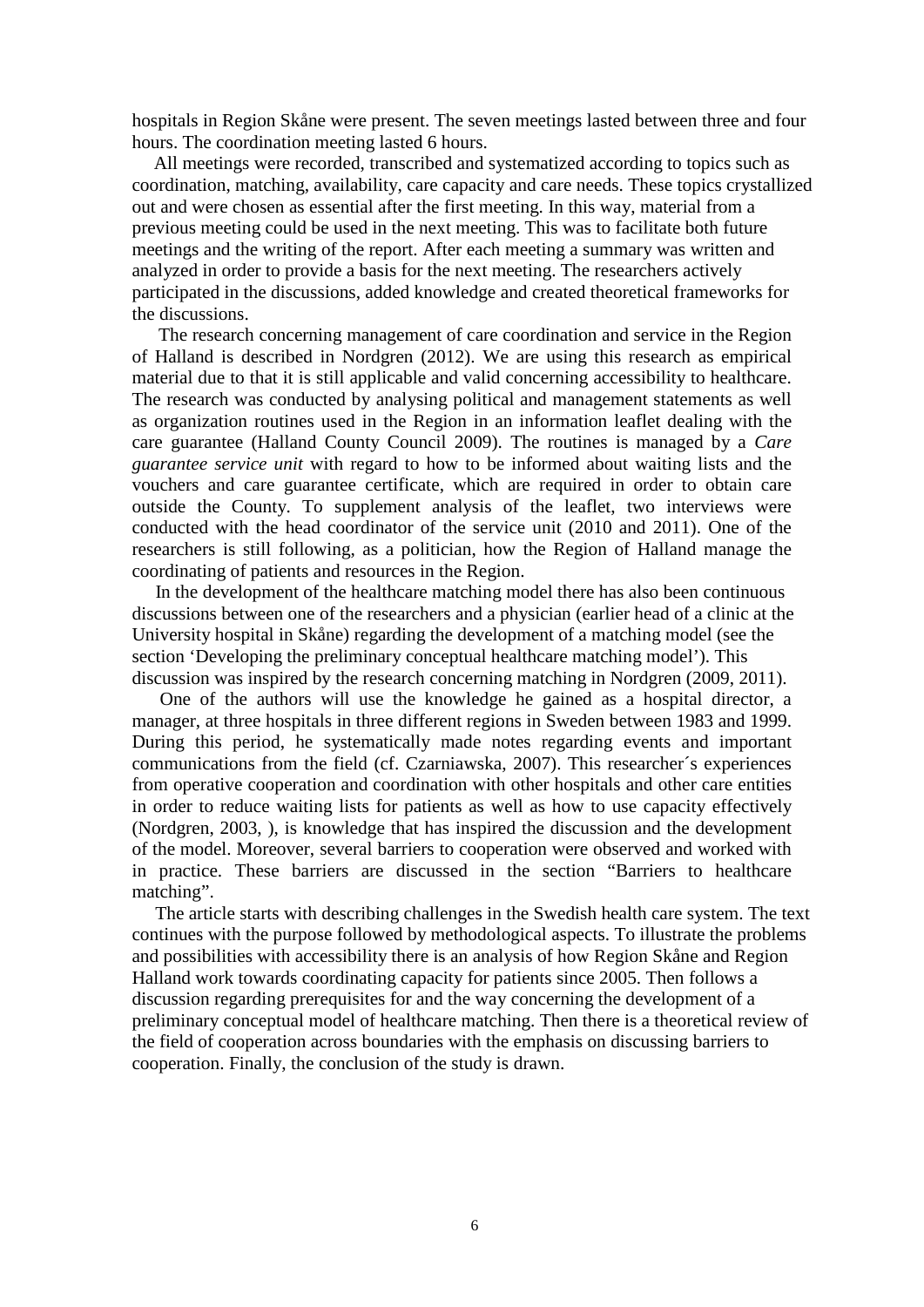#### **Coordinating the patients of Region Skåne**

#### *Description of the overall coordination work of patients*

In this section, we show how Region Skåne works towards clarifying areas that suffer from accessibility problems and where there are operational activities with released capacity in the healthcare catchment area. The basis of Accessibility coordinators (ACs) work is included in certain praxis (Region Skåne, 2013). ACs at every hospital have the goal to optimise Region Skåne's joint resources for appointments, examinations, and treatments with the aim of working towards the care guarantee being honoured and Region Skåne's patients obtaining care within the publicly financed healthcare provided by Region Skåne. The network of ACs consists of people appointed by the respective hospital administrations, points of contact for publicly - financed private healthcare, the healthcare pilot (vårdlots) function, and an overall AC manager at the regional level. Since 2005, coordination models has been developed for the coordination of healthcare guarantee patients, coordination towards released capacity, coordination in the event of changed assignments, and for specific fields of operation.

 Work conducted within the AC network aims at creating effective coordination of patients between various actors, i.e. the operational activities conducted within the home administration, existing "healthcare coordinators", and accessibility coordinators at other administrations. Furthermore, ACs must be up-to-date and able to communicate the home administration's assignments and agreements with external healthcare providers, the home administration's waiting situations (range, problems, capacity and waiting times), as well as other administrations' waiting situations. ACs support activities within the home administration when there is a need to coordinate patients or patient groups. They are acting as a link between activities in the home administration and the healthcare pilot when there is a need to coordinate patients or patient groups to/from the Southern Healthcare Region and the rest of Sweden. The healthcare pilot is necessary to use when own and region - internal resources are lacking, and care has to be found outside the county. The usual thing for the AC is to contact the healthcare pilot who then explores the possibilities of obtaining care within the region. Then treatment outside the county is initiated.

 On the instructions of the overarching accessibility coordinator, ACs request data from activities within the home administration regarding, for instance, assignments, production, inflow, and capacity. ACs must have good knowledge of the care guarantee and other patients' rights, and be able to answer general questions relevant to their home administrations.

 The result of the work of the ACs networks is that the coordination of waiting patients for the care guarantee and to released capacity has increased between 2006 and 2016. In 2016, 22 079 patients were coordinated in total compared with 1 869 in 2006 (Nilsson, 2016).

 The coordination of patients towards released capacity was analysed by Region Skåne's auditors (2013). One assessment made was that the coordinators' possibilities of implementing their assignments are dependent on close cooperation with the heads of administration and operations.<sup>[3](#page-17-2)</sup>

The description above of the coordination activities points at the need of introducing healthcare matching as a method for coordinating patients in an effective way in Region Skåne.

#### *Analysis of the work of coordination of patients in Skåne*

In the text above has been discussed how an overall system for coordinating patients and their capacity works in practice. Attending and analysing the coordination meetings as well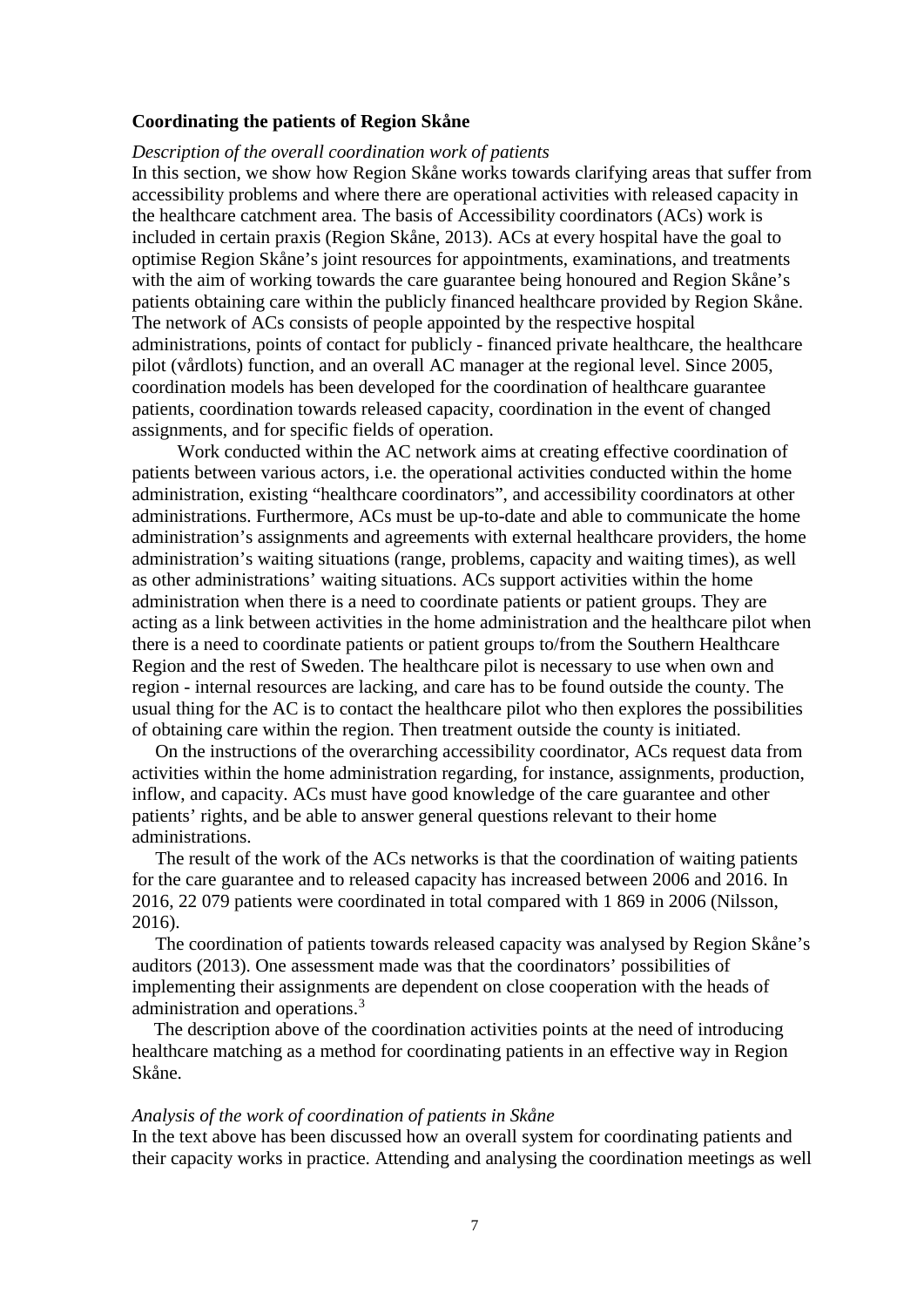as studying the reports stating the outcome of coordination, an important problem became apparent. It is clear that the present coordination work is not solving the accessibility problems in healthcare. The work with coordination in Region Skåne began already in 2005 and since then it has developed and increased yearly. This was not the initial aim when the coordination started. Rather it was initiated as a temporary solution in order to solve the urgent problems (Nilsson, 2016).

 Much of the coordination work is done by accessibility coordinators (ACs) and by an overall regional AC manager. The ACs can be seen as coordination 'champions'. Central for the work conducted within the AC network aims at creating effective coordination of patients between various actors, i.e. the operational activities conducted within the home administration, existing "healthcare coordinators", and availability coordinators at other administrations. It should be underlined that the healthcare pilot is necessary to use when own and region - internal resources are lacking, and care have to be found outside the county.

 The coordination of patients requires information on care capacity and care needs. This coordination is currently being done manually at the coordination meetings. A further observation is that there is a lack of an IT-system, which could possibly do the coordination work (cf. Duggal et al., 2015).

 As shown, the term coordination is frequently used in healthcare. In the discussion it is notable that the verb coordinate is used in the meaning of expressing an action followed by a thing or a person, for example coordinate referrals or patients. In the coordination process, a one-way communication is performed. Contrary to coordinate, matching also expresses an action, but between the patient and the physician, across boundaries and inside units. In that sense, matching indicates a two-way interaction. On that specific basis we claim that it is insufficient to use the one-way concept coordination when forming care processes that optimize the accessibility. Should Region Skåne and other healthcare providers rather benefit from using healthcare matching through a model reflected on in the next section?

#### **Coordinating the patients of Region Halland**

Drawing on Nordgren (2012) the organizing and management of care guarantee coordination and service to the patients will be illustrated and analysed in this section. Following is a citation from Nordgren (2012, pp. 348-350).

 "The description in this paragraph concerning how the service functions draws on information given by the coordinator during the interviews. In connection with the patient visiting local healthcare, in the form of a district medical officer, this doctor will write, as and when necessary, a referral to a specialist clinic. As there is no formal referral requirement, the patient can make his/her own request for care. The specialist clinic assesses the referral and then sends confirmation of it, containing information about the place and time of treatment, to the patient within 90 days. If this time limit cannot be guaranteed by the clinic, the patient will be able to contact the care guarantee service, by phone or email, to obtain support and service. The care guarantee service has agreements with clinics in Halland County, in the fields of orthopaedics, urology, eye care, and surgery, which can be contacted by the care guarantee service. If there are no agreements with clinics, the care guarantee service will use its networks and the website "Waiting times in healthcare" to obtain details of free capacity. It often takes a few hours to find details of free capacity.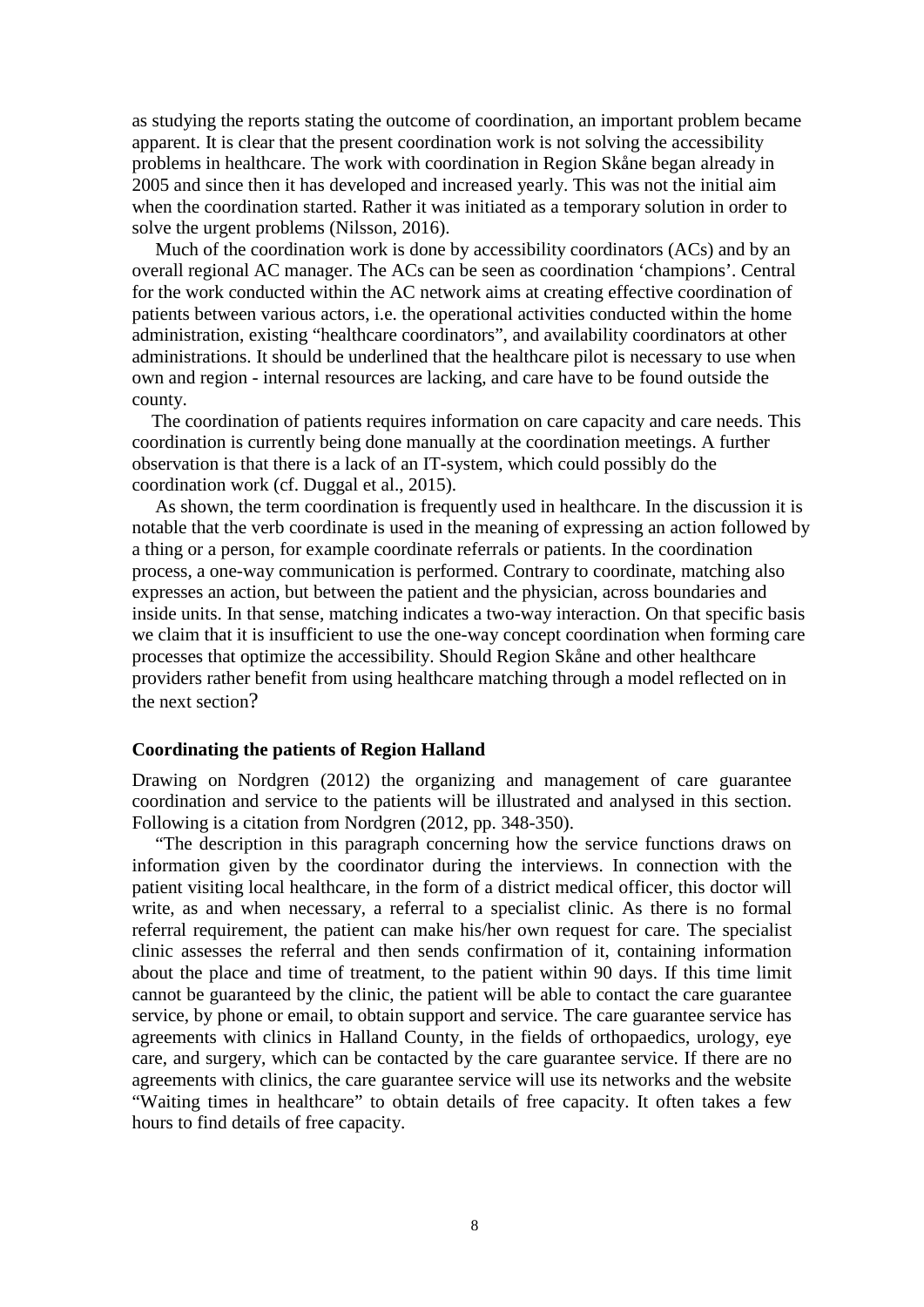In order to be able to develop this service to the patient further, improved production planning and coordination between clinic are required, according to the coordinator who states that "*The most important thing is that operation planning is conducted jointly by hospitals and that the appointment books, as they are known, are opened up, which will simplify planning in the longer term. Some clinics hold longer and others shorter times open for appointments*."

 According to the coordinator, the most important statement influencing professionals working for Halland County Council was made by the Chairman of the County Council Executive Committee, who was considered to be the most powerful politician at that county council: "*It is not enough to set goals which are seen as legitimate. The most conclusive thing was when politicians stated that the patient was to be guaranteed 100 % accessibility to healthcare, and that the clinic is not the owner of the patient any more.*" This statement has influenced the organization of healthcare in Halland County.

 The significance of this statement is that all patients, not 99 % of them, should be offered care on time. As an effect of the political will manifested in certain statements (i.e. to guarantee 100 % accessibility) in order to guarantee the patient time, it has been possible, according to the coordinator, for the County Council to reduce its waiting lists in a remarkable way. [1](#page-8-0) According to the coordinator, the leaflet *Guaranteed time....*(Halland County Council 2009) has also had a considerable effect on waiting lists. This is confirmed by the Chief Executive of Halland Hospital who states that "*the care guarantee has provided a great focus for all working in specialist care*" (Provincial daily Hallandsposten, 26-07-2010). According to the Chief Executive, management of the care guarantee has been developed and old systems have been broken up. As a result, doctors are, according to the Chief Executive, said to be in a position now to spend more time on patients, with capacity being controlled and matched week after week (ibid.). Thus, the impact of the care guarantee is on the hospital.

 If time targets are not met by hospital(s), a consequence of this will be that the patient is assisted in obtaining care from another care-giver, either inside or outside his/her county council within the guarantee time. Another consequence will be the hospital being charged the full cost of the treatment, i.e. a form of negative stigmatization would then be caused to the hospital.

 Halland County Council has achieved its goals concerning the limiting of waiting times, for 2009 and 2010. More than 98 % of patients have been offered care on time during these years in Halland County (Swedish Association of Local Authorities and Regions Website 2010, 2011). Behind this, according to the interview with the coordinator of the care guarantee service and the Chief Executive of Halland Hospital, lies the political statement that the care guarantee should be delivered by the employees, entailing that every patient is offered care on time. The conclusion is that these statements have influenced the management of the organization and the employees of the County Council in their management of the care guarantee, which is shown in the first section of the leaflet."

#### *Analysis of the work of coordination of patients in Halland*

In the first paragraph above is described, how the healthcare guarantee service process and patient coordination is working in practice. The patient, the referrer, the specialist clinic and the Care guarantee service unit are all working together, i.e. they co-create the service. In order to develop this service further, improved production planning and

<span id="page-8-0"></span><sup>&</sup>lt;sup>1</sup> Winblad (2010) has confirmed that waiting lists were reduced in several county councils as an effect of the care guarantee.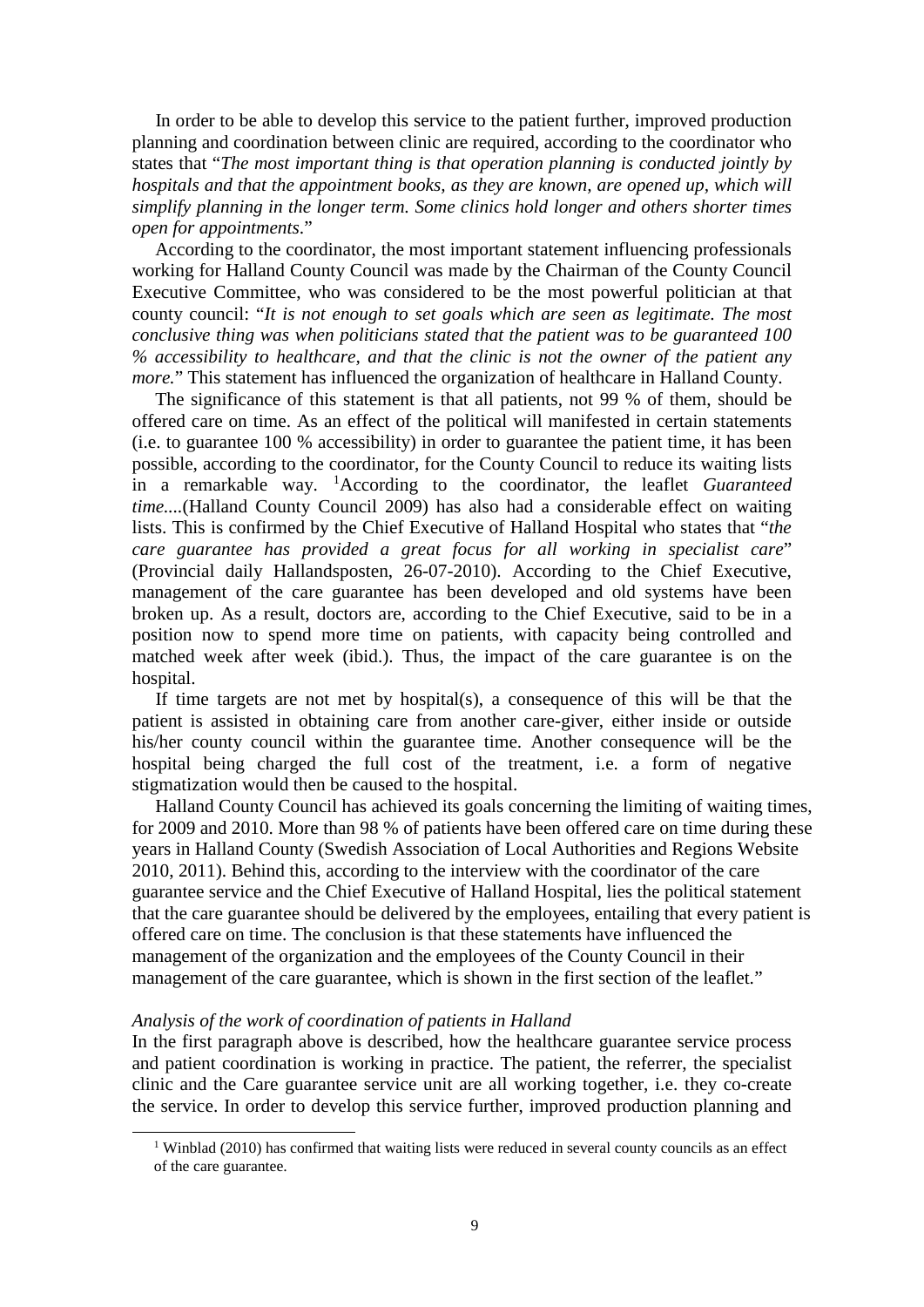coordination between clinics is required according to the coordinator. Following Hall (2011) this improvement can be understood as a form of matching. Most important for the development is, according to the coordinator, that operation planning is conducted jointly by hospitals and that the appointment books, as they are known, are opened up, which will simplify planning in the longer term. Also this statement expresses a form of matching.

 Another point in the text is that the Chairman of the County Council Executive Committee, who was considered as the most powerful politician at that county council, made a performative statement (see the whole statement above): "…. *The most conclusive thing was when politicians stated that the patient was to be guaranteed 100 % accessibility to healthcare…..*." This statement has influenced the organization of healthcare in Halland County Council and the employees in the way of increased coordination.

 The leaflet *Guaranteed time for appointments and treatment. Information about your care guarantee* (Halland County Council 2009) has also had a considerable effect on waiting lists, which the Chief Executive of Halland Hospital confirms. The manager states that management of the care guarantee has been developed and that old systems have been broken up. Another consequence, according to the manager, is that doctors now are being in a position to spend more time on patients, with capacity being controlled and matched week after week. These changes could be interpreted as an effect (impact) of a management and matching approach on the organization. Thus both the leaflet, the statements as well the way of coordinating service to the patients performed reality (Callon 2007).

 Furthermore, the text shows what will be the consequences if the guarantee fails to be successful. All in all, the care guarantee service and the statements around the service have been successfully in realizing the goals. The process of service and coordination is well developed. The goals are very clearly stated and communicated. They are easy to understand for the patients and for the employees.

#### **Developing the preliminary healthcare matching model**

In this section we reflect on and develop a preliminary conceptual model of healthcare matching, based on analysis of empirical findings from the Regions of Skåne and Halland and the conditions of healthcare matching in Nordgren (2011). This article shows that there are several reasons for the deficient coordination of the care sequence as well as why systems for healthcare matching resources across organisational and geographical boundaries have not been developed. The patients themselves state that they value to have support in healthcare matching their needs. By analysing the empirical findings and the effects of the reforms on free choice and the care guarantee (Anell, 2008; Nordgren, 2010), the conclusion is drawn in Nordgren (2011), that a healthcare service system based on matching needs to be developed, whereby the accessibility of services could be monitored and the patient's choice of provider is matched. A functional matching is essential for hospital efficiency and satisfaction among staff (Fieldstone et al., 2014). These are also factors that will affect the accessibility to healthcare.

 By the term healthcare matching Nordgren (2011) considers a specified form of coordination, taking into account the resources and needs for establishing an equilibrium between them. The aim is to find the optimal matching between the patient and the healthcare system, including time and skills, and avoiding mismatches. An example of the latter is when booked times are sent to patients, who cannot reach the intended time but need to rebook.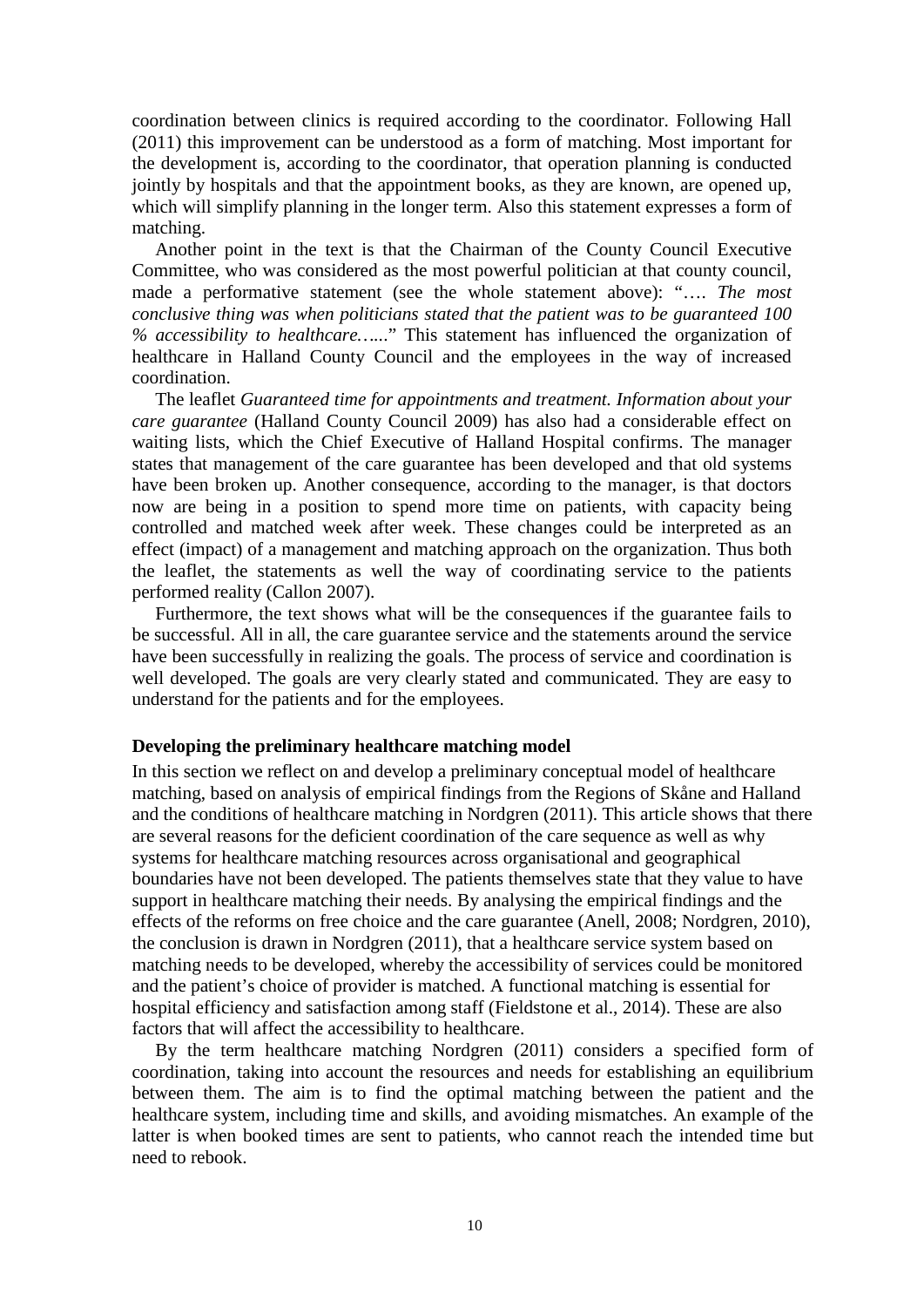Following Nordgren (2011) and according to the analysis of the coordination of patients in Region Skåne and Region Halland there are certain prerequisites that seems necessary to meet when developing the preliminary model:

- Knowledge of the patient's needs, desires and opportunities to co-create in the matching process.
- Rules for care guarantee and freedom of choice of care, which are made known.
- Available information about capacity (services provided by various healthcare units).
- Coordinated IT systems for matching capacity, information management and administrative support, which are applied across county council boundaries.

 The healthcare matching model is illustrated in the following figure 1. This model, that is developed using Nordgren (2011) as a base, is further developed below, in cooperation with strategists and physicians of Region Skåne. It also uses the experience of the coordination of patients in the Skåne Region and Halland Region (see above).



Figure 1. Preliminary healthcare matching model

.

\* ICF – International Classification og Functioning, Disability and Health

\*\*ICD – International Statistical Classification of Diseases and Related Health Problems

 The basics of the developed healthcare matching (see figure 1) can be divided into *a demand side* (the care-seeker's needs) and *a supply side* (services provided by various healthcare units). The demand side is about the referrer in co-creation with the patient,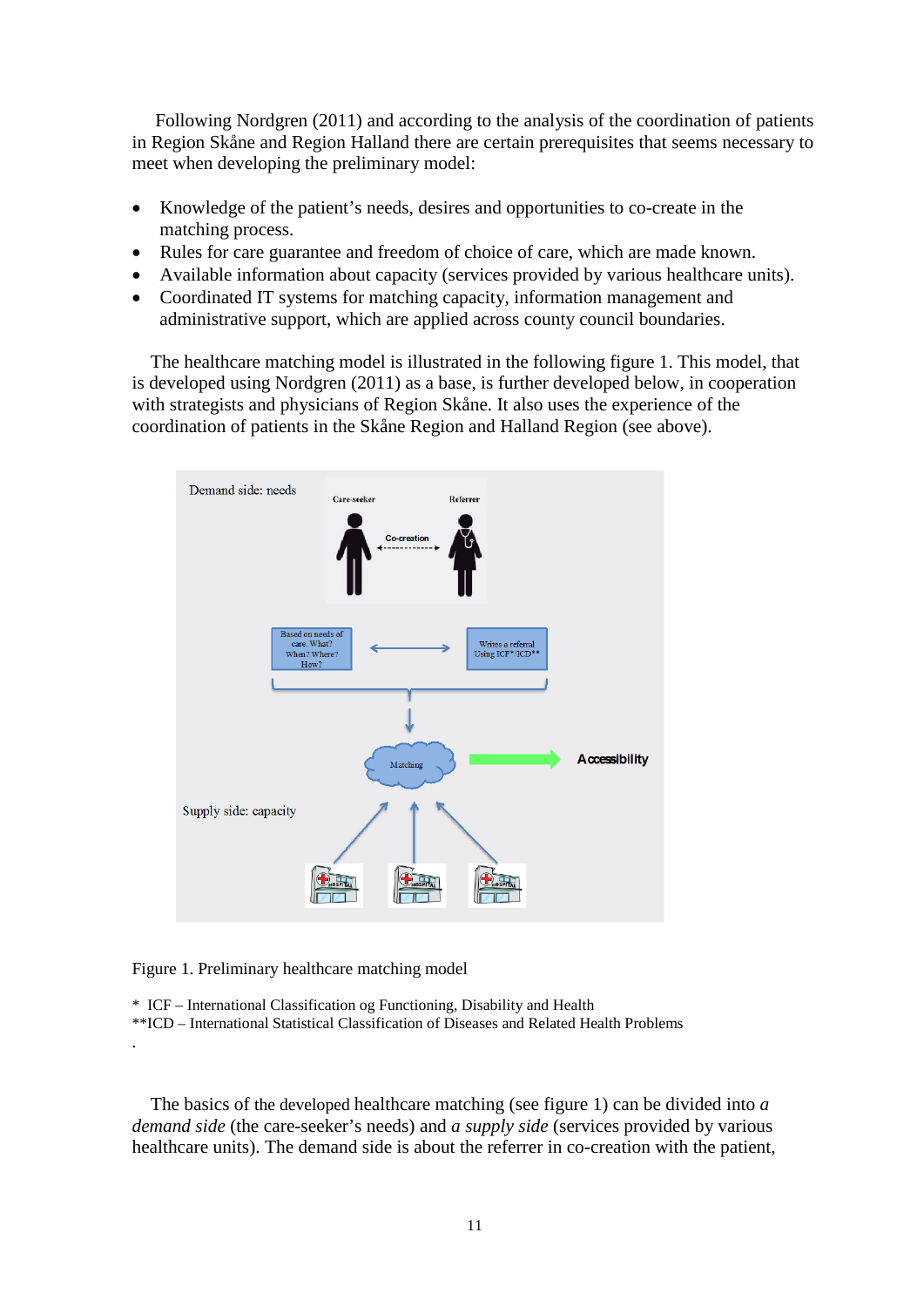identifying, and making a description of, this need and being able to classify which healthcare measure needs to be carried out. This is done in a care request or a referral. It is also possible for care-seekers to write referrals themselves. The need will then be assessed by the receiving clinic and who in turn can plan the necessary treatments. A standardised description of care requirements can be classified using ICF (International Classification of Functioning, Disability and Health) and/or ICD (International Statistical Classification of Diseases and Related Health Problems), e.g. impaired vision degree xx in left eye (ICF codable) due to cataracts (ICD). Following that, a care-request can be made by the referrer. This, too, is standardised and is normally constituted by the referral. In the care request, attention has to be paid to potential complications and to the care-seeker's specific profile when the care request is being produced. Once it has been implemented, each measure is given a certain value. For the referrer matching the care to the care-seeker, access to information is required concerning the range available.

The supply side (see figure 1) consists of a description of the healthcare units and the services that these are able to provide. These services are defined according to a joint service catalogue, a supply catalogue. This range is classified using the National Board of Health and Welfare's codes for classifying healthcare measures, e.g. cataract operation, code zz. Exactly which services to be provided by the respective healthcare unit must be online so that there is certainty regarding which range is available. To the catalogue, it can also be appropriate to attach an open appointment book for doctors to enable the careseeker to choose a suitable time.

The various actors interacting in the matching process include the care-seeker, the family doctor, the different healthcare units and an independent matching unit. Consequently, the matching (see figure 1) is managed by an organisational digital matching unit on the regional or the national level, constituting an independent intermediary between the care-seeker and healthcare providers. This unit coordinates the demand and the supply sides, hence diminishing the surplus and the deficits of capacity of different healthcare units.

Hence, the starting point is that care-seekers want to use their freedom of choice and care guarantees. The model is based on cooperation between healthcare units with available capacity within a certain area, having the ability to offer this to another unit that lacks capacity and vice versa, with the aim of creating offerings for the care-seeker (cf. Qu et al., 2007). The units are being paired up through matching. Each unit is unique regarding the range of services, technology, premises, and delivery times.

A combined overview is required, of the range of available services for the respective healthcare unit and the possibility for care-seekers and their referrers to reserve this capacity. County council boundaries or public/private must not be an obstacle to making a reservation; instead, there must be incentives for cooperation.

Several of the prerequisites for the development of a model for healthcare matching in turn place demands on cooperation and co-production between county councils, between hospitals, between hospitals and district health centres. These aspects as well as barriers to healthcare matching are being discussed in the next section (see below).

 The organizational implications of a matching model is that it can be useful; account for, compare, and match capacity within and between units; to support care units in controlling their existing resources and to co-create offers of healthcare interactively with the patients. *Healthcare matching* could be applicable in different organizational areas, as in the case of county - wide divisional organisations, collaborating university hospitals and county hospitals, and commissioners of care in order to control and manage deregulated care whose production is carried out by different producers, publicly or privately.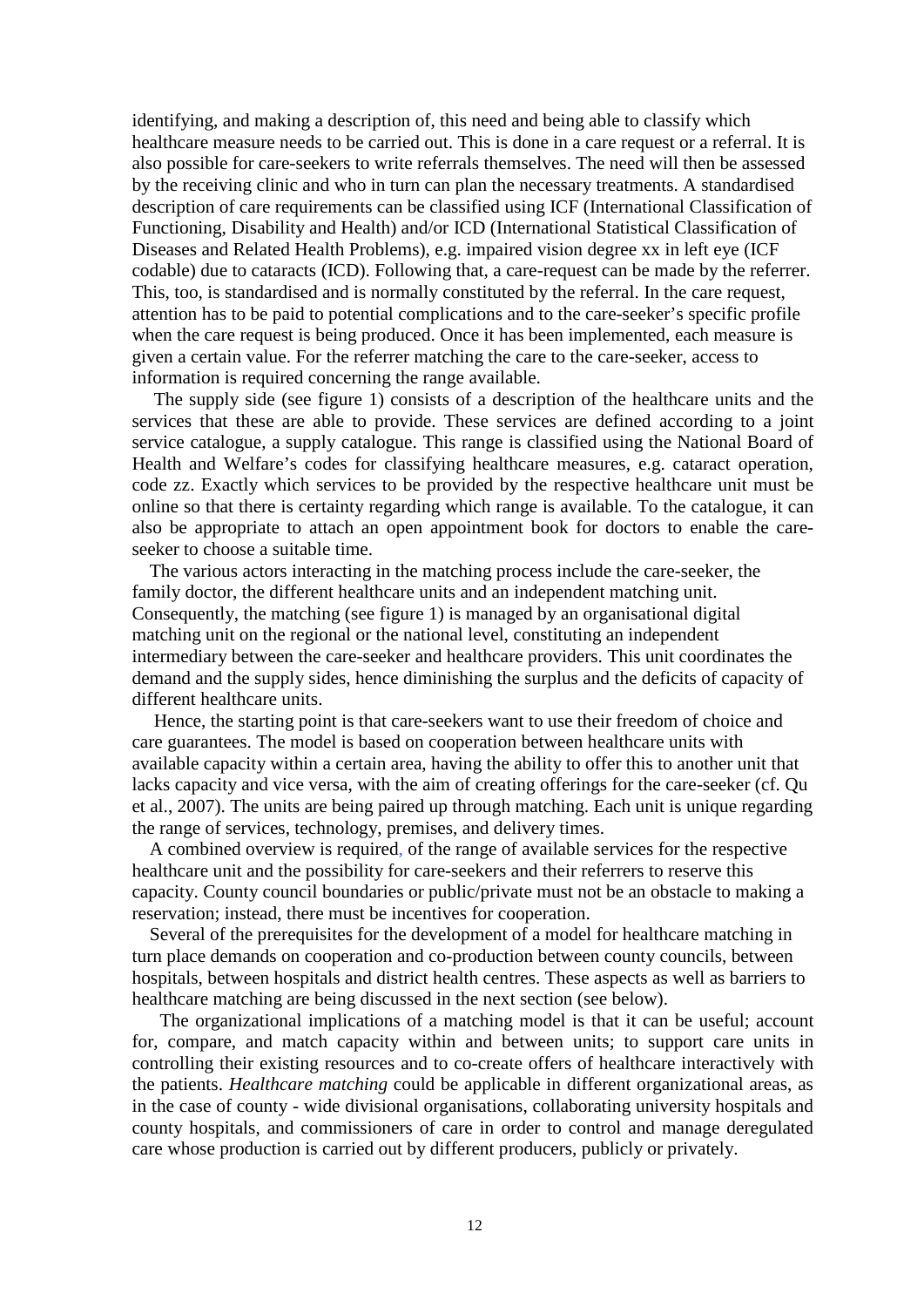#### **Barriers to healthcare matching**

Health-care matching is based on inter-organisational cooperation, which is not unproblematic. Cooperation strategies in general entail interactions between actors with different backgrounds, goals, and knowledge coming together for joint efforts. It is a matter, for instance, of roles, responsibility, and relationships and concerns issues of affiliation and shared conceptions. Many taken-for-granted principles of organising within one organisation can result in entirely different consequences in an inter-organisational relationship. Uncertainty, unclear boundaries, diffuse expectations, conflicts of interests and values, and cultural differences are all aspects which can often exist as problems when collaboration initiatives in general are put into practice (Planander, 2002, 2004; Huxham and Vangen, 2005; Gulati, 2009).

 Concerning healthcare matching, it is a matter of the care-seeker being offered, under the care guarantee, accessibility to different healthcare alternatives. This is based on a situation in which many different actors are involved. For the customer, it is important for this cooperation between the actors to work in order for him/her to be able to experience continuity during the care process. However, the driving forces behind the evolution of healthcare are not primarily focused on facilitating the development of systems that coordinate care for the patients (Anell, 2004). Instead, it may be the case that many elements of the healthcare profession, and its practice, constitute obstacles to cooperation. The vertical division of medical work and the inadequate continuity for the patient are areas that counteract possibilities of cooperating (Vinge, 2005). Instead, the horizontal aspect of organising needs to be accentuated. It is a matter of transcending silos in the interest of patient needs (Gulati, 2007). The matching of competence and capacity to the customer could, in that case, be improved.

 Concerning accessibility and healthcare matching, we could speak of barriers, which impede matching. In the previous section, several prerequisites were specified which must be met in order for a healthcare matching to be able to develop. It is a matter of advanced knowledge that concerns the care-seeker's needs, desires, and possibilities of interacting in the system, national rules governing the care guarantee and freedom of choice that are made known, available information of capacity across boundaries need to be developed, something also applicable to coordinated IT systems for administrative support and capacity matching. Likewise, incentives are needed, for cooperation across institutionalised boundaries between healthcare units (Nordgren, 2011).

 It is thus a question of a complex situation containing different elements. It is a matter of several different changes to established work routines and *IT systems in healthcare* (concerning healthcare pathways) and, not least, the development of new work routines and IT systems (Dent and Eason, 2014).

 *Different cultures and cultivated routines* are to be dissolved and new ones developed. Adaptation and understanding of the respective party's perspective and background constitute an important part of this collaboration process (Bihari Axelsson and Axelsson, 2009). The fact that the development of cooperation efforts across organisational boundaries costs and takes time is important but often overlooked. The involved actors' different backgrounds and cultures can constitute a very conspicuous barrier. The differing interests of separate actors can encourage direct or indirect resistance to current changes since these can entail shifts of power and encroach upon these different actors' influence or autonomy, in the case of politicians, county council managers and healthcare staff (Winblad, 2007).

 Furthermore, the county council legislation was developed as far back as the 1860s and is based on the distribution of the county councils' self-governance whereby these are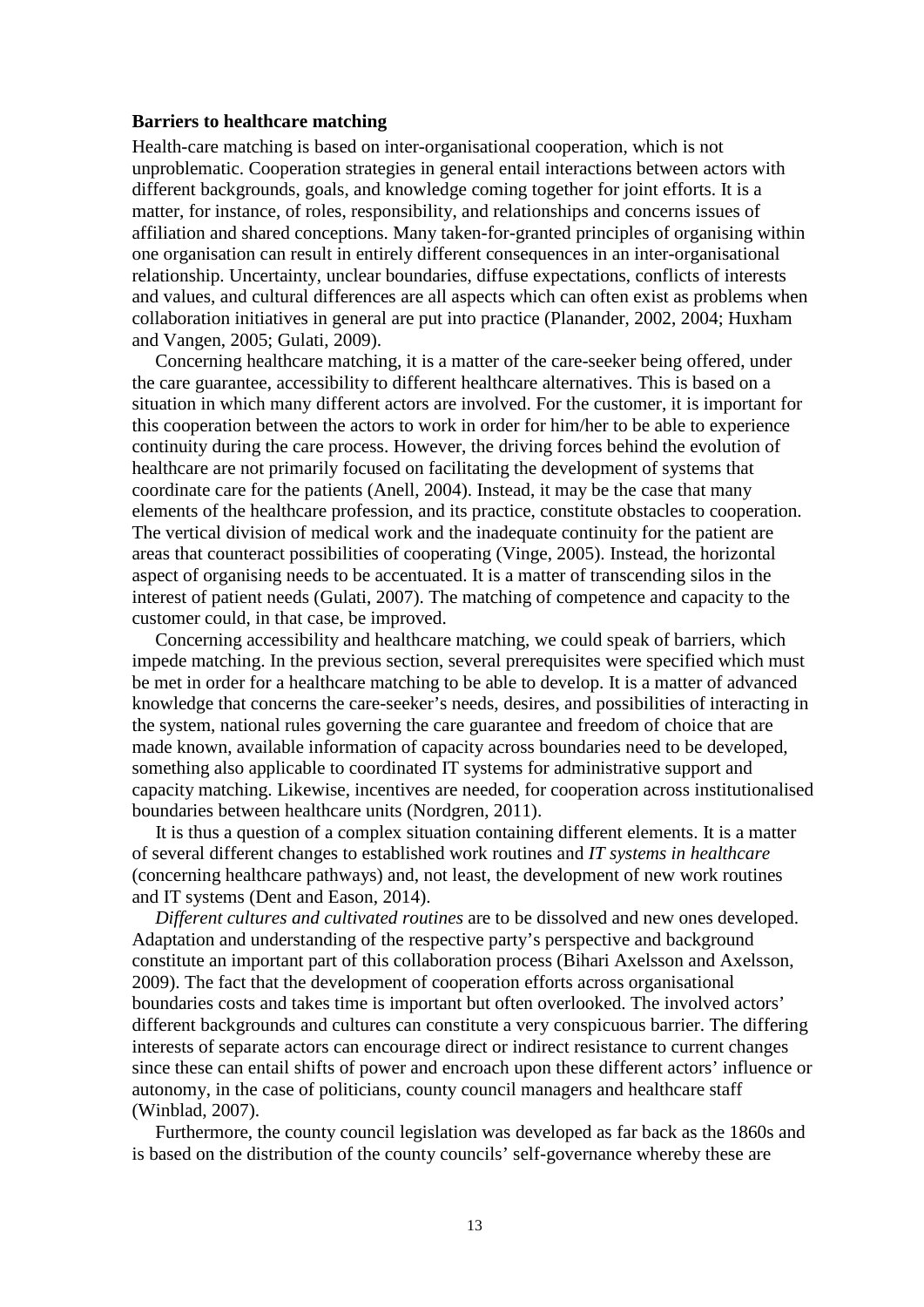primarily responsible for their own citizens' welfare and wellbeing (Gustafsson, 1987). These organisational and institutional prerequisites constitute strong traditions, but also contain minor incentives to cooperate across county council boundaries. This also manifests itself in the politicians' reluctance to cooperate (Winblad, 2007).

 *Politically inherited and interwoven traditions.* The distribution of Sweden's political power is rooted in the strongly - developed devolution of political decision-making to county councils and municipalities (ibid.) This manifests itself, for example, in politicians seeing themselves as representatives of democracy on a highly superordinate level where strong traditions of public governance remain, despite notions of the individual's freedom of choice and autonomy (Winblad, 2007). We argue that these traditions of putting the home county council's citizens at the forefront are in partial conflict with the notion of the care guarantee, which concerns the need to also see to customers across county council boundaries. Similarly, it is in conflict with the organisational cooperation across these institutional boundaries.

 *Professional identity and interests*. One prominent group in healthcare is the physicians who represent a profession where specialisation, norms, and independence are especially characteristic (Berlin and Kastberg, 2011). It is not uncommon for these professions to have a strong desire to safeguard their own specialist area. The actors are strongly incentivised to develop their own knowledge and profession, to practice (Persson and Westrup, 2009). In this area, a tradition has also developed of seeing queues as something positive. To get to grips with the problems, the government has invested major economic resources in compensating county councils that have shortened queues (Nordgren, 2012).

 The *economic and administrative systems (as budget systems)* constitute an extensive and important part of organising healthcare (Berlin and Kastberg, 2011). These systems often differ, however, between county councils, thus counteracting the coordination and healthcare matching notions.

 We have discussed some of the political and organisational barriers in general and in healthcare. There are different tendencies within medico-technological developments and the organisational design, where specialisation, bureaucratisation, and economies of scale are powerful driving forces (from healthcare's point of view) that may be pulling in different directions bringing consequences which are partially in conflict with the intentions that exist around the care guarantee, freedom of choice and accessibility (from the customer's perspective). The discussion concerning accessibility and the care guarantee can sometimes be perceived more as a rhetorical element than as a real political desire to be put into practice (Nordgren, 2010).

 What we are able to find as a common denominator in several of the different barriers discussed is the issue of understanding the whole and the element of incentive. In general, the creation of shared conceptions and the management of unclear boundaries and diffuse expectations are recurring themes when cooperation across organisational boundaries is discussed, regardless of whether it concerns the private or the public sector (Planander, 2002; Huxham and Vangen, 2005; Hibbert et al., 2008).

 Finally, we argue that it is not least a matter of making visible the cooperation incentives for the actors involved, i.e. creating a win-win situation whereby the different actors involved feel that they themselves can "earn" from a changed attitude. The existing incentives, that are present in the political and organisational areas, can in the worst case, be seen as conflicting with a cooperation solution. At the same time, it may be the case that the multiple organisational changes that have taken place over the years have caused certain "tiredness" in the actors involved (especially healthcare staff), which can be an obstacle to further change. The notion of healthcare matching can then be a shared but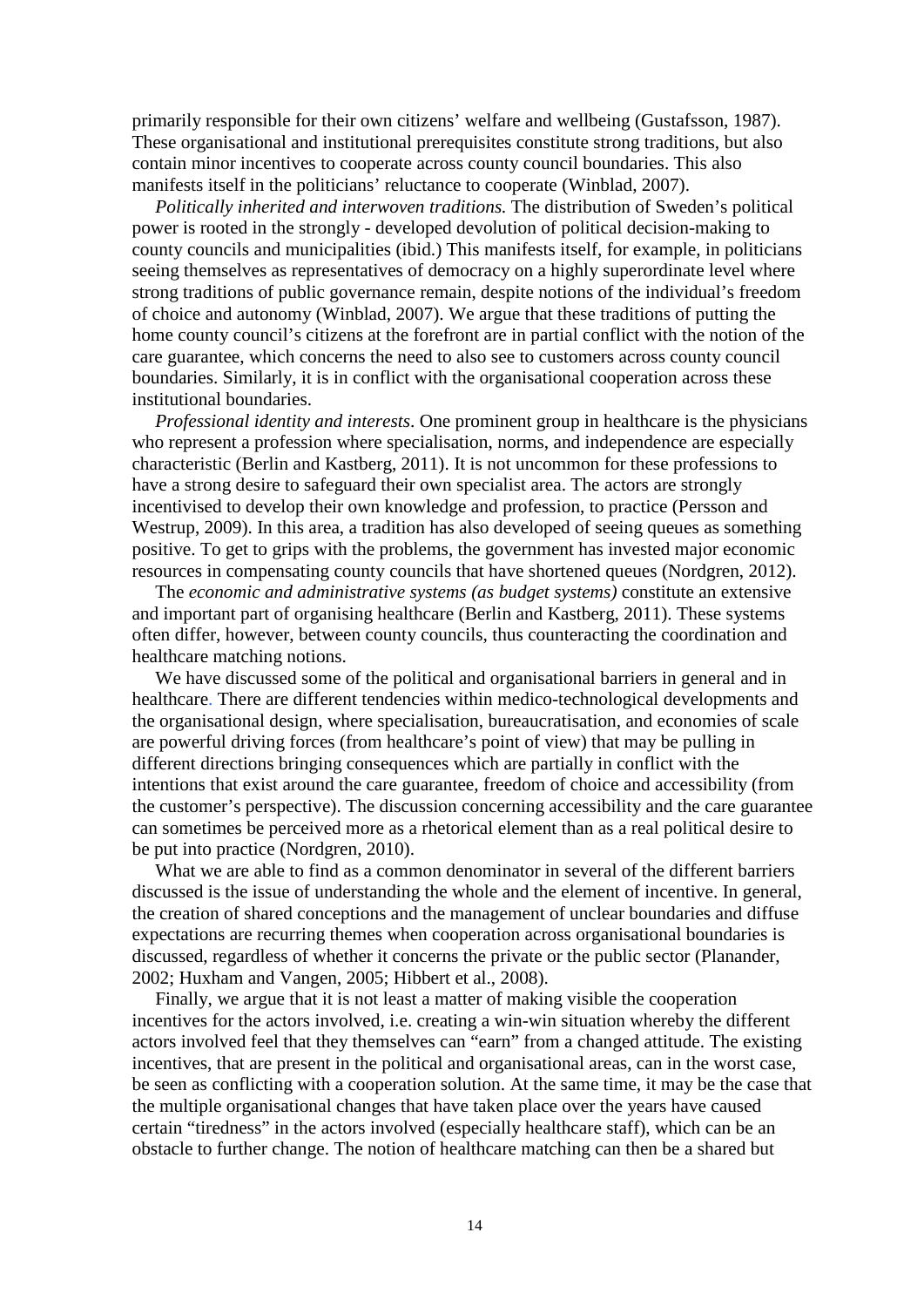independent organisational function that coordinates and matches supply and demand, and which constitutes an intermediary between patients and healthcare providers.

#### **Conclusion**

Healthcare matching is discussed as a concept, and is developed as an approach to improve accessibility (service quality) to care-seekers in Sweden. Matching enables to avoid ad hoc resource decisions in order to reduce queues. Healthcare matching implies a two-way interaction where account is taken to both needs and capacity of different kinds. Coordination, as it is performed in healthcare of today, is a one-way action with the goal of giving care, no consideration taken to specific patient-related wishes and desires.

 The first conclusion is that there is a need for healthcare matching being useful at the different levels of integration of healthcare services. A successful matching requires a certain level of integration. Thereby it indicates matching could be included in the last stage of a continuum where pooling of resources implies an advanced matching in order to balance capacity to the needs of the patients. Although matching could be seen as rather instrumental it still accentuates the two-way interaction, i.e. co-creation between patients and providers (referrers) supported by a matching unit.

 The second conclusion is that healthcare providers could benefit from using matching through a healthcare matching model, which is developed in this article. The matching takes place online via an independent matching unit offered to the care-seeker and the referrers. Fundamental to healthcare matching is the situation whereby the care unit that has capacity within a certain area, is able to offer this to another unit and vice versa.

 In order to achieve this matching, several barriers of political, administrative and economic aspects must be paid attention to. The barrier element concerns the legislation that includes minor incentives to cooperate across county council boundaries. The underlying tendencies concerning medico-technological developments and the organisational specialisation of healthcare, economies of scale and bureaucracy, are partially conflicting notions about freedom of choice and accessibility seen from the patient's perspective.

 Other barriers include the traditions of strongly devolved political decision-making and the associated sharp boundaries between county councils. The strong professional identity, whereby the safeguarding of your own profession's special field dominates, also constitutes obstacles concerning matching.

The implication of this article is that in order to create good accessibility to healthcare, it is of value to coordinate for example patients and referrals. This could be improved by matching to the applicable physicians and to treatment in time. Furthermore, it is necessary to cooperate between units and across boundaries and other barriers. The parties involved must then accept mutual needs and goals, shared risks and expectations.

 It is estimated that *Healthcare matching* could be applicable in different organizational areas, as in the case of county - wide divisional organisations, cooperation university hospitals and county hospitals, and commissioners of care in order to control and manage deregulated care whose production is carried out by different producers, publicly or privately.

 As the model of *Healthcare matching* is based on solutions in interaction, i.e. cocreation, between the matching function, the providers, the referrer, and the patient, it contributes towards adapting the range to need and demand, balancing under- and overcapacity into good melting - point by matched services providing the supportive data for control. The model develops, on an organisation- and owner-independent basis, interaction in the local or regional healthcare system by means of incentives for cooperation.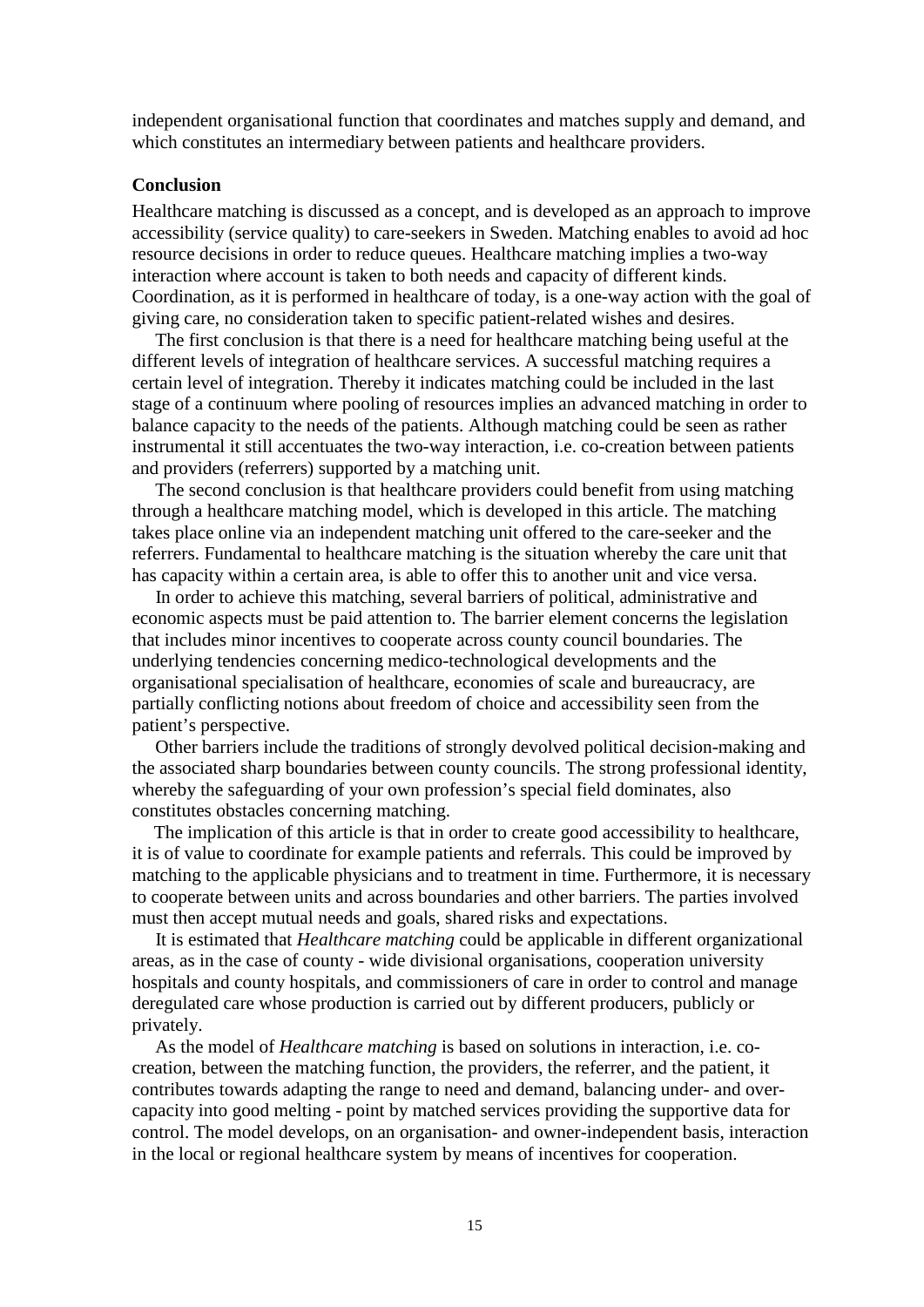### **Limitations**

The result from this study comes from experiences within two regional settings in Sweden. The result might still be applicable since the organization of the healthcare system in Sweden does not differ between regions in a way that will impede a matching model to operate. It is estimated that it could be used in different regions and nationwide.

### **References**

- Ahgren, B. (2014), "The path to integrated healthcare: Various Scandinavian strategies", *International Journal of Care Coordination*, Vol. 17 No. 1-2, pp. 52-58.
- Ahgren, B. and Axelsson, R. (2005), "Evaluating Integrated Health Care: a Model for Measurement", *International Journal of Integrated Care,* Vol. 5 No. 3.
- Anell, A. (2004), *Strukturer Resurser Drivkrafter*, Studentlitteratur, Lund.
- Berlin, J. and Kastberg, G. (2011), *Styrning av hälso- och sjukvård*, Liber, Malmö.
- Berry, L.L., and Bendapudi, N. (2007), "Health care: a fertile field for service research", *Journal of Service Research*, Vol. 10 No. 2, pp. 111-122.
- Bihari Axelsson, S. and Axelsson, R. (2009), "From territoriality to altruism in interprofessional collaboration and leadership", *Journal of Interprofessional Care*, Vol. 23 No. 4, pp. 320-330.
- Callon M. (2007) "What does it mean to say that economics is performative?", in *Do Economists Make Markets?,* eds D. MacKenzie, F. Muniesa and L. Siu, Princeton University Press,Princeton, NJ, pp. 311-357.
- Cederqvist, J. (Ed.). (2008), Recept för vården. Om effektivitet i sjukvården och äldreomsorgen, (Prescriptions for Healthcare, on efficiency in health care and elderly care), SNS 2008, Stockholm.
- Czarniawska, B. (2007), *Shadowing and Other Techniques for Doing Fieldwork in Modern Societies,* Liber AB, Copenhagen Business School Press, Universitetsforlaget, Malmö.
- Dent, M. and Eason, K.D. (2014), "Electronic information in health and social care promises and pitfalls", *Health Informatics Journal*, Vol. 20 No. 3, pp. 165-167.
- Diamond, P.A. (1982), "Aggregate Demand Management in Search Equilibrium", *The Journal of Political Economy*, Vol. 90 No. 5, pp. 881-894.
- Duggal, R., Kumar Khatri, S. and Shukla, B. (2015), "Improving Patient Matching: Single Patient view for Clinical Decision Support using Big Data Analytics", in *Reliability, Infocom Technologies and Optimization, proceedings of the 4th International Conference,* pp. 1-6*.*
- Epstein, A.J., Ketcham, J.D. and Nicholson, S. (2010), "Specialization and matching in professional services firms", *RAND Journal of Economics*, Vol. 4 No. 4, pp. 811-834.
- Fieldston, E., Zaoutis, L., Hicks, P., Kolb, S., Sladek, E., Geiger, D., Agosto, P., Boswinkel, J. and Bell, L. (2014), "Front-Line Ordering Clinicians: Matching Workforce to Workload". *Journal of Hospital Medicine, Vol. 9 No. 7, pp. 457-462.*
- Gulati, R. (2007), "Silo busting: How to Execute on the Promise of Customer Focus", *Harvard Business Review*, Vol. 85 No. 5, pp. 98–108.
- Gulati, R. (2009), *Reorganize for Resilience*, Harvard Business Press, Boston.
- Gulati, R., Wohlgezoogen, F., & Zhelyazkov, P. (2012). The Two Facets of Collaboration: Cooperation and Coordination in Strategic Alliances. *The Academy of Management Annals,* 6(1), 531-583.
- Gustafsson, R.Å. (1987), Traditionernas ok. Den svenska hälso- och sjukvårdens organisering i historie-sociologiskt perspektiv, Esselte Studium AB, Falköping.
- Hall, R. (2011), *Handbook of Healthcare System Scheduling*, Springer, New York.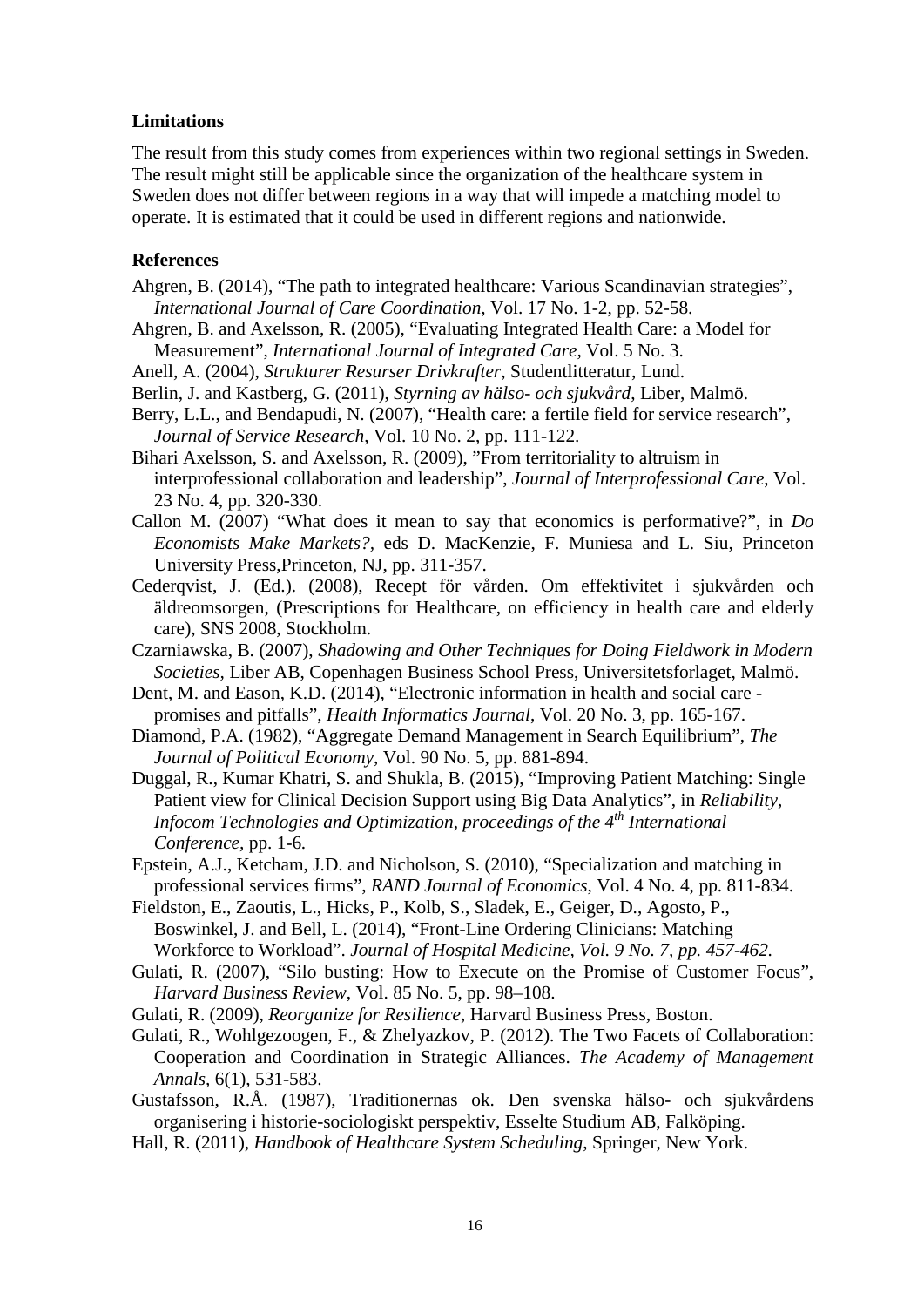- Halland County Council (2009) Guaranteed time for appointments and treatment. Information about your care guarantee, Leaflet, Halmstad.
- Hibbert, P., Huxham, C. and Ring, P. S. (2008), "Managing Collaborative Inter-Organizational Relations", in S. Cropper, M. Ebers, C. Huxham & P.S. Ring (Ed.), *The Oxford Handbook of Inter-Organizational Relations*, Oxford University Press, Oxford, pp. 390-416.
- Huxham, C. and Vangen, S. (2005*)*, *Managing to Collaborate – The Theory and Practice of Collaborative Advantage*, Routledge, Abingdon.
- Iversen, T. (2014), Aktuelle utfordringer i helsesektorene i Norden. Speech, KEFU, Lund.
- Landstingsrevisionen. (2013), *Granskning av landstingets system för dimensionering och matchning av vårdplatser,* Report No. 06/2013.
- Lovelock, C. and Wirtz, J. (2007), *Services Marketing People, Technology, Strategy*, Prentice Hall, Person.
- Myndigheten för vård- och omsorgsanalys. (2016), *Hinder och möjligheter för att öka patientlagens genomslag,* Report 2016:1. Stockholm.
- Nilsson, M. (2016), Samordning av patienter Region Skåne, Yearly report.
- Nordgren, L. (2003), *Från patient till kund. Intåget av marknadstänkande i sjukvården och förskjutningen av patientens position*. Phd dissertation, Lund: Lund Business Press, 216 pp.
- Nordgren, L. (2009), "Value Creation in Health Care Services Developing Service Productivity - Experiences from Sweden", *International Journal for Public Sector Management,* Vol. 22 No. 2, pp. 114-127.
- Nordgren, L. (2010), "Mostly empty words What the discourse of 'choice' in health care does", *Journal of Health Organization and Management*, Vol. 24 No. 2, pp. 109-126.
- Nordgren, L. and Ahgren, B. (2010), "Val av primärvård: resultat från en brukarundersökning baserad på invånarepaneler. Commissioned research report" 2010:3, Swedish Competition Authority, Stockholm.
- Nordgren, L. (2011), "Healthcare matching Conditions for developing a New Service System in Healthcare", *International Journal of Quality and Service Sciences,* Vol. 3 No. 3, pp. 304-318.
- Nordgren, L. (2012), "Guaranteeing healthcare what does the healthcare guarantee discourse do?", *Financial Accountability & Management*, Vol. 28 No. 3, pp. 335-354.
- Nordgren, L. 2013. 'Santé publique: la Suède fixe les délais', *Constructif* N°34 mars 2013, pp. 32-34.
- Nordgren, L. 2017. (red.) Health Management. Att göra hälso- och sjukvård mer tillgänglig**,** Stockholm: Sanoma.
- Normann, R. and Ramiréz. R. (1994), 'From Value Chain to Value Constellation: Designing Interactive Strategy', Wiley, Chichester.
- Normann, R. (2001), När kartan förändrar affärslandskapet, Liber, Malmö.
- Persson, J.E. and Westrup. U. (2009), "Fragmented structure and vertical control systems: The Swedish experience of resource utilization in human services", *International Journal of public Sector Management*, Vol. 22 No. 15, pp. 400-409.
- Planander, A. (2002), "*Strategiska allianser och förtroendeprocesser – en studie av strategiska samarbeten mellan högteknologiska företag",* Dissertation, Lund University, Lund Business Press, Lund.
- Planander, A. (2004), "Identity and Identification in a Context of Competition*"*, Conference paper presented at *EIASM workshop on coopetition strategy: Towards a new kind of dynamics?*, Catania, Italy, September 16-17.